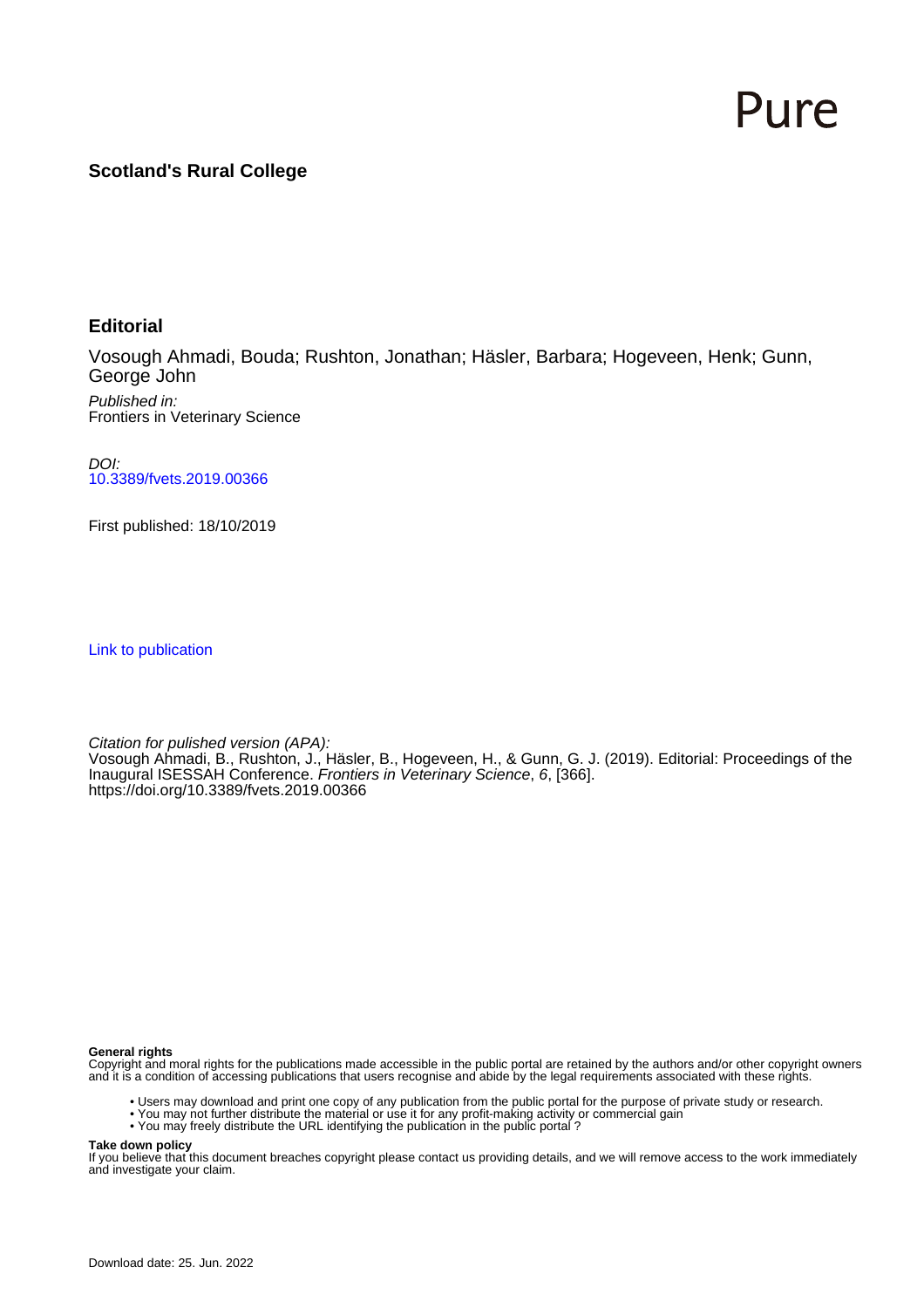



## Editorial: Proceedings of the [Inaugural ISESSAH Conference](https://www.frontiersin.org/articles/10.3389/fvets.2019.00366/full)

[Bouda Vosough Ahmadi](http://loop.frontiersin.org/people/156655/overview) <sup>1</sup>\*, [Jonathan Rushton](http://loop.frontiersin.org/people/342403/overview)<sup>2</sup>, Barbara Häsler<sup>3</sup>, [Henk Hogeveen](http://loop.frontiersin.org/people/405557/overview)<sup>4</sup> and [George John Gunn](http://loop.frontiersin.org/people/394353/overview)<sup>5</sup>

<sup>1</sup> The European Commission for the Control of Foot-and-Mouth Disease (EuFMD), Food and Agriculture Organization of the United Nations (FAO), Rome, Italy, <sup>2</sup> Institute of Infection and Global Health, University of Liverpool, Liverpool, United Kingdom, <sup>3</sup> Royal Veterinary College (RVC), University of London, London, United Kingdom, <sup>4</sup> Business Economics Group, Wageningen University & Research, Wageningen, Netherlands, <sup>5</sup> Scotland's Rural College (SRUC), Edinburgh, United Kingdom

Keywords: economics of animal health, social sciences of animal health, ISESSAH, animal diseases, animal health policies

#### **Editorial on the Research Topic**

#### **[Proceedings of the Inaugural ISESSAH Conference](https://www.frontiersin.org/research-topics/5522/proceedings-of-the-inaugural-isessah-conference)**

Tackling the challenge of supplying sufficient food for the increasing human population in an environmentally and ecologically sustainable manner is an important focus of public and private-sector policy makers. Livestock production chains play crucial roles in fulfilling the global sustainable development goals defined by the United Nations [\(1\)](#page-3-0). Animal diseases and animal welfare problems are considered as major barriers in achieving optimized production and profit levels where ecological and environmental damages are minimized. Emerging and reemerging transboundary diseases that are often highly contagious [such as foot-and-mouth disease (FMD), peste des petits ruminants (PPR), African swine fever (ASF), and highly-pathogenic avian influenza (HPAI)] continue to threaten livestock industries in both developed and developing counties. Similarly, other infectious and non-infectious diseases continue to impose a socioeconomic burden on food production chains and on the wider social economy in many countries.

**OPEN ACCESS** 

#### Edited and reviewed by:

Mary M. Christopher, University of California, Davis, United States

\*Correspondence:

Bouda Vosough Ahmadi [bouda.ahmadi@fao.org](mailto:bouda.ahmadi@fao.org)

#### Specialty section:

This article was submitted to Veterinary Humanities and Social Sciences, a section of the journal Frontiers in Veterinary Science

Received: 10 September 2019 Accepted: 04 October 2019 Published: 18 October 2019

#### Citation:

Vosough Ahmadi B, Rushton J, Häsler B, Hogeveen H and Gunn GJ (2019) Editorial: Proceedings of the Inaugural ISESSAH Conference. Front. Vet. Sci. 6:366. doi: [10.3389/fvets.2019.00366](https://doi.org/10.3389/fvets.2019.00366)

To tackle animal diseases, resolve animal welfare problems, and mitigate their environmental and socioeconomic burden, continuously supplied quantitative and qualitative socioeconomic research is crucial to support policy-making process. To achieve this goal, the International Society for Economics and Social Sciences of Animal Health (ISESSAH) was established in 2017 and its inaugural conference was held in March 2017 in Avimore, Scotland. The current Research Topic is devoted to 11 papers from among those presented in the first ISESSAH conference. Papers presented in this Research Topic cover broad but relevant areas of focus that can be grouped into three main categories: (1) economic assessment and managerial decision analysis of production diseases; (2) economic and policy assessment of contagious transboundary animal diseases and zoonoses; and (3) human behavior in relation to animal health and market analysis.

## ECONOMIC ASSESSMENT AND MANAGERIAL DECISION ANALYSIS OF PRODUCTION DISEASES

[Romero et al.](https://doi.org/10.3389/fvets.2018.00273) assessed the financial impact of subclinical mastitis in dairy farms in Colombia. The authors showed that mastitis imposed a greater financial loss on small and medium-sized dairy farms than on larger farms, and they highlighted the gap in our understanding of the costs and effectiveness of on-farm intervention measures. [Niemi et al.](https://doi.org/10.3389/fvets.2017.00181) reported the costs of postpartum dysgalactia syndrome (PPDS) and locomotory disorders of sows due to their impacts on productivity and replacement rates in Finland. Using a stochastic dynamic programming model that maximized the return on sow space unit, they demonstrated that PPDS and locomotory disorders imposed financial losses of  $\in 29.1$  and  $\in 11.5$  per housed sow, respectively, during her lifetime.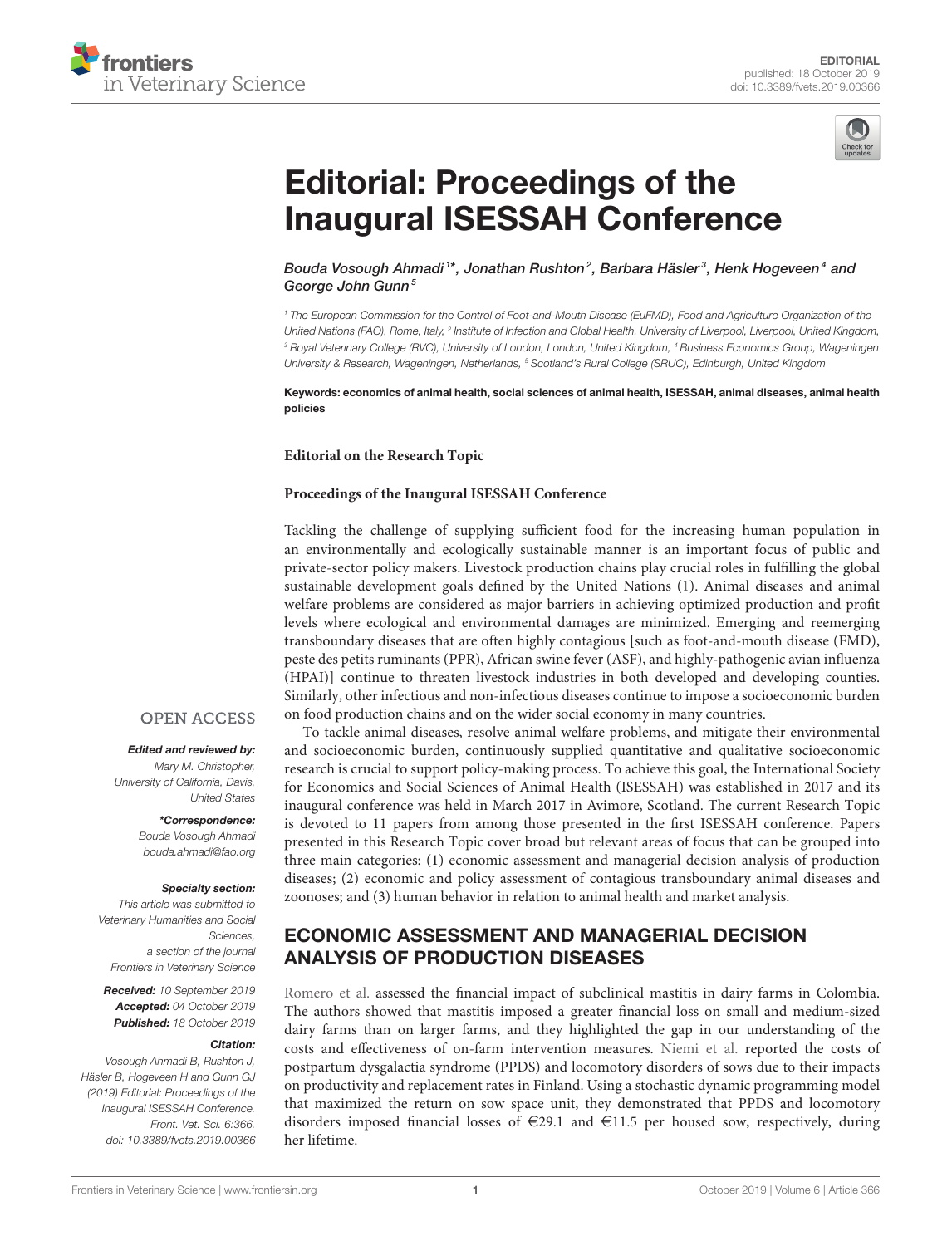By conducting a literature review, consulting experts, and using a partial budget model, [Alvåsen et al.](https://doi.org/10.3389/fvets.2017.00204) presented an analysis on animal welfare and the economic aspects of using nurse sows for equalizing the number of piglets per nursing sow in Sweden. They found that the lactation period of sows in Sweden is longer than in other countries, which can negatively affect sow body condition, damage teats and result in shoulder ulcers. Under nursing management practices, the piglet mortality rate could be reduced and higher financial returns generated, but the separating and mixing of piglets is stressful for piglets.

[Hagerman et al.](https://doi.org/10.3389/fvets.2017.00185) employed and assessed three estimation techniques for determining the value of replacement beef cows under data availability constraint, namely: hedonic pricing, vector error correction modeling, and cost of production. After analyzing the performance of each of these livestock valuation techniques, the authors concluded that the selection of a valuation method might need to vary based on data availability and characteristics of the livestock being valued, in terms of quality and age.

## ECONOMIC AND POLICY ASSESSMENT OF CONTAGIOUS TRANSBOUNDARY ANIMAL DISEASES AND ZOONOSES

A study by [Truong et al.](https://doi.org/10.3389/fvets.2018.00026) focused on assessing the economic impact of FMD outbreaks in beef and dairy farms in Long An and Tay Ninh provinces in South Vietnam. The authors also evaluated the economic justification of a biannual vaccination strategy to prevent and eradicate FMD. Results showed that FMD vaccination had a better net present value in large dairy farms than in small ones and had a 20-times higher net present value in dairy farms than in beef farms. They concluded that a biannual vaccination strategy is economically justifiable in dairy farms, but there was uncertainty about its justification in beef farms. Featuring FMD as a serious threat for international trade, [Feng et al.](https://doi.org/10.3389/fvets.2017.00129) assessed sectoral-level impacts of control measures on FMD outbreaks in FMD-free countries using a partial equilibrium model of the agricultural sector known as FAPRI-UK. By combining epidemiologic and economic modeling frameworks, the authors simulated and assessed the consequence of two control strategies of "stamping out" and "vaccinate-to-die" on commodity market prices in the UK. Given the assumptions used, their analyses showed that the price and value of output impacts were lower under the "vaccinate-to-die" strategy compared to the "stamping out" strategy.

Focusing on another highly contagious disease control policy, [Thuy Nguyen et al.](https://doi.org/10.3389/fvets.2017.00136) conducted a stakeholder survey of live bird markets and assessed the impact of closure of these markets as a mitigation measure for HPAI in Viet Nam. Their analysis demonstrated that it is very likely that trading outside of formal markets will occur in the event of a temporary live animal market closure. Hence, the authors concluded that strict enforcement, engagement with stakeholders, and adequate communication are important prerequisites before market closure policy is introduced. By merging value chain analysis and participatory approaches to developing innovative tools for analyzing constraints to information flow, Antoine-Moussiaux et al. [proposed a field-based perspective on value chain applications](https://doi.org/10.3389/fvets.2017.00206) to HPAI prevention and control as an example of animal health systems within a One Health framework.

[Munsick et al.](https://doi.org/10.3389/fvets.2017.00166) assessed the costs and benefits of vaccinating individual sheep flocks against bluetongue virus using a stochastic simulation modeling approach with a representative rangeland sheep operation in the Big Horn Basin of the state of Wyoming in the United States. They compared the costs, benefit, and net impacts of both a killed virus vaccine and a modified-live virus vaccine under various outbreak scenarios. Results showed that a killed virus vaccine was not economically justifiable for producers in areas with a low probability of outbreaks. A modified-live vaccine has not been manufactured in Wyoming and needs rigorous authorization before legal use can start.

## HUMAN BEHAVIOR IN RELATION TO ANIMAL HEALTH AND MARKET ANALYSIS

Under our third category of papers, by using exploratory and then face-to-face interviews, [Ciaravino et al.](https://doi.org/10.3389/fvets.2017.00202) investigated the perceptions, opinions, attitudes, and beliefs of farmers and veterinarians influencing the effectiveness of the bovine tuberculosis (bTB) eradication programme in Spain. The authors demonstrated the value of qualitative research for assessing the effectiveness of health interventions that are influenced by social and behavioral factors rather than biological ones. Focusing on market behavior and drivers of live cattle prices in Central Cameroon, [Motta et al.](https://doi.org/10.3389/fvets.2017.00244) used a quantitative framework, namely a generalized additive mixed-effect model, to identify the factors contributing to cattle price. Their findings indicated that the age and sex of the cattle traded were important drivers of price along with local human and bovine population densities.

Overall, the collection of papers in this Research Topic provides a good read on a number of important aspects of socioeconomics of animal health and welfare. This reflects a fraction of the many valuable efforts at the global level that are devoted to improving our knowledge and filling existing gaps in the literature of the economics of animal health and welfare. The authors of this Editorial and the board of the ISESSAH have great hope that the research being conducted and presented in future Research Topics of ISESSAH as well as in other related initiatives will contribute to further closure of these knowledge gaps and support animal health policies.

## AUTHOR CONTRIBUTIONS

BV drafted the editorial. BH had an advisory role and provided input at the designing stage of the Research Topic. JR, HH, and GG reviewed and revised the editorial and contributed to the reviewing and editing the papers published in the proceedings of the ISESSAH inaugural conference.